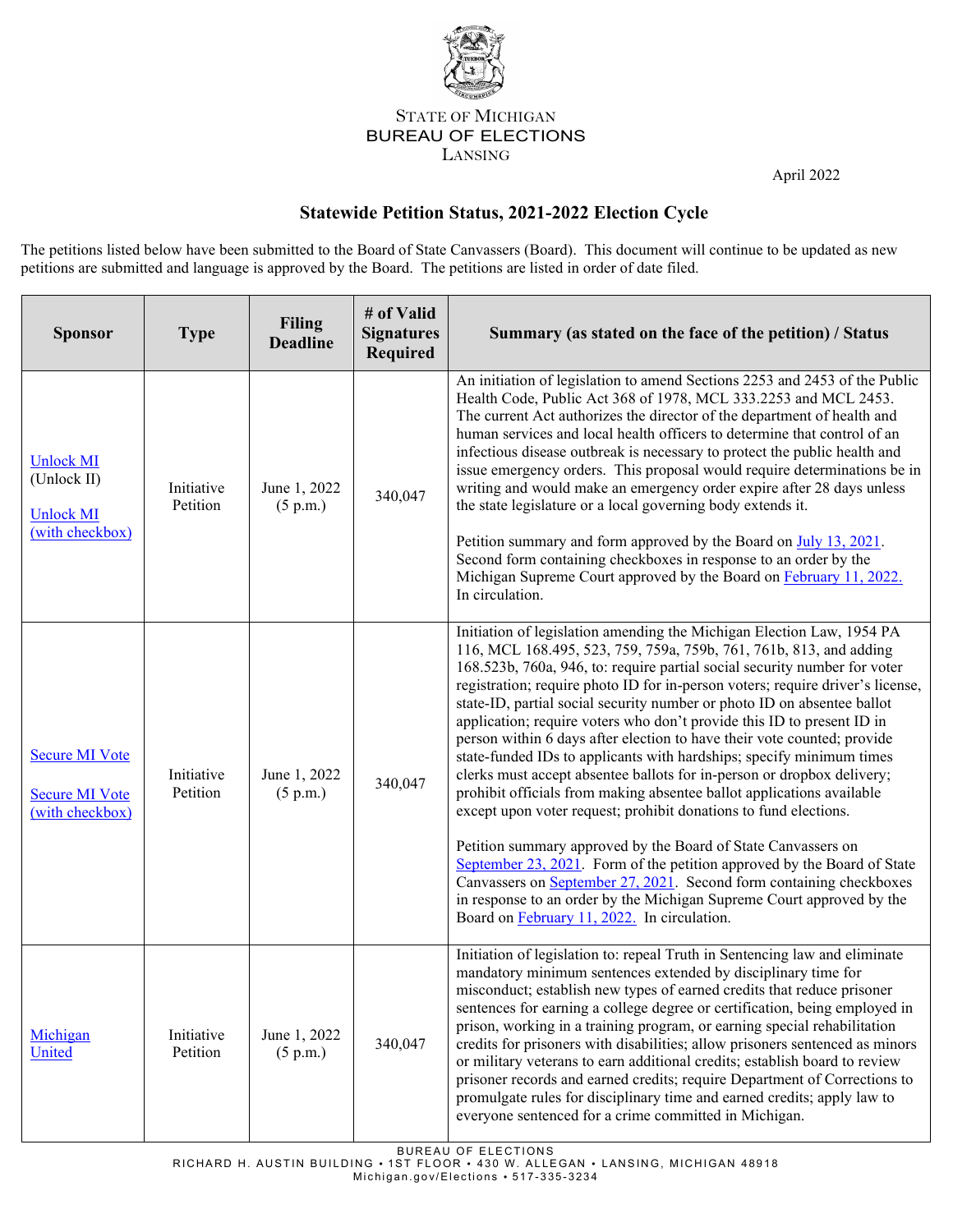|                                               |                        |                          |         | Petition summary approved by the Board of State Canvassers on<br>November 15, 2021. Form approved by the Board of State Canvassers on<br>December 10, 2021. In circulation.                                                                                                                                                                                                                                                                                                                                                                                                                                                                                                                                                                                                                                                                                                                                                                                 |
|-----------------------------------------------|------------------------|--------------------------|---------|-------------------------------------------------------------------------------------------------------------------------------------------------------------------------------------------------------------------------------------------------------------------------------------------------------------------------------------------------------------------------------------------------------------------------------------------------------------------------------------------------------------------------------------------------------------------------------------------------------------------------------------------------------------------------------------------------------------------------------------------------------------------------------------------------------------------------------------------------------------------------------------------------------------------------------------------------------------|
| <b>Yes on National</b><br><b>Popular Vote</b> | Initiative<br>Petition | June 1, 2022<br>(5 p.m.) | 340,047 | Initiation of legislation to: declare Michigan's public policy is that the<br>candidate who receives the most votes nationwide should become<br>president; enter Michigan into a national popular vote agreement,<br>effective when adopted by states which combined have over half the<br>electoral college votes for president, requiring each member state to select<br>presidential electors based on the candidate receiving the most votes<br>nationwide; require the Michigan Secretary of State determine the national<br>popular vote winner by adding vote totals in all states as determined by<br>each state; require Michigan to choose presidential electors based on the<br>national popular vote winner.<br>Petition summary approved by the Board on October 26, 2021. Form of<br>the petition approved on November $15, 2021$ . In circulation.                                                                                           |
| Let MI Kids<br>Learn $(A)$                    | Initiative<br>Petition | June 1, 2022<br>(5 p.m.) | 340,047 | Initiation of legislation to create the Student Opportunity Scholarship Act,<br>to: establish Student Opportunity Scholarship program; require<br>scholarship-granting organizations (SGOs) be nonprofits certified by the<br>Michigan Treasury Department; require SGOs establish a uniform system<br>for awarding, to students meeting income, disability, or foster-care<br>requirements, nontaxable scholarships of up to \$500 for public school<br>students, \$1,100 for public school students with disabilities, and 90% of<br>the annual public school per-pupil funding amount (currently \$8,700) for<br>nonpublic school students; require scholarships be used only for<br>qualifying education expenses; require SGOs spend no more than 10% of<br>annual contributions on administrative expenses; provide funding to<br>implement the proposal.<br>Petition summary and form approved by the Board on November 29,<br>2021. In circulation. |
| Let MI Kids<br>Learn $(B)$                    | Initiative<br>Petition | June 1, 2022<br>(5 p.m.) | 340,047 | Initiation of legislation amending the Michigan Income Tax Act, 1967 PA<br>281, MCL 206.30 and MCL 206.697, and adding MCL 206.279 and MCL<br>206.679 to: allow taxpayers to claim tax credits for contributions for<br>education expenses under the Student Opportunity Scholarship program;<br>set a maximum of \$500,000,000 in total tax credits that can be claimed per<br>year; require the annual maximum to increase by 20% if in the prior year,<br>at least 90% of available tax credits were claimed; provide funding to<br>implement the proposal.<br>Petition summary and form approved by the Board on November 29,<br>$2021$ . In circulation.                                                                                                                                                                                                                                                                                               |
| Michiganders<br>for Fair Lending              | Initiative<br>Petition | June 1, 2022<br>(5 p.m.) | 340,047 | Initiation of legislation amending the deferred presentment service<br>transaction act, 2005 PA 244, sections 2, 33, and 40 (MCL 487.2122,<br>487.2153, and 487.2160), and adding new section 40a (MCL 487.2160a)<br>to: describe deferred presentment service transactions as payday loans,<br>prohibit service fees on these loans that are above an annual percentage<br>rate of 36 percent; deem transactions that exceed this rate void and<br>unenforceable; and provide powers to the Attorney General to enforce and<br>penalize attempts to evade the Act's requirements.<br>Petition summary approved by the Board on December 10, 2021. Form of<br>the petition conditionally approved on <b>February 11, 2022</b> .                                                                                                                                                                                                                             |
| Audit MI                                      | Initiative<br>Petition | June 1, 2022<br>(5 p.m.) | 340,047 | Initiation of legislation amending Michigan Election Law to: transfer<br>election audit authority from secretary of state and county clerks to audit<br>board of 10 Republican and 10 Democratic Party delegates selected by                                                                                                                                                                                                                                                                                                                                                                                                                                                                                                                                                                                                                                                                                                                                |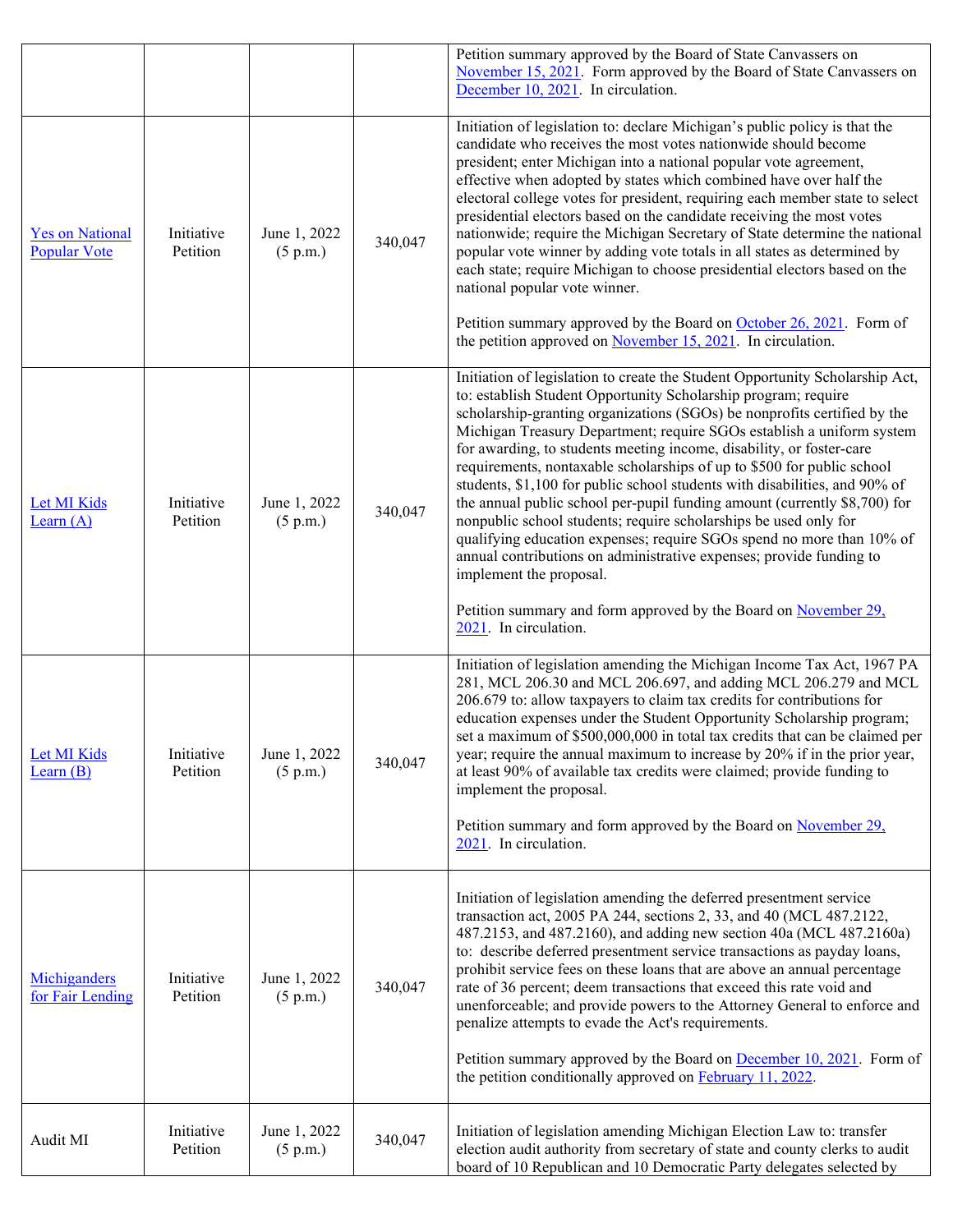|                                                               |                             |                           |         | House speaker and minority leader; create grand jury of 7 Party delegates<br>selected by speaker and 6 by minority leader; require audit board hire<br>contractors to review, for the 2020 and subsequent statewide elections,<br>protected election materials, equipment, and voters, and disclose findings;<br>allow grand jury to issue subpoenas, arrest warrants for noncompliance,<br>and criminal immunity for cooperation; require audit board raise funding<br>for audit with no disclosure requirement of private funding sources.<br>Petition summary approved by the Board of State Canvassers on January<br>19, 2022. Approval as to form pending.                                                                                                                                                                                                                                                                                                             |
|---------------------------------------------------------------|-----------------------------|---------------------------|---------|-----------------------------------------------------------------------------------------------------------------------------------------------------------------------------------------------------------------------------------------------------------------------------------------------------------------------------------------------------------------------------------------------------------------------------------------------------------------------------------------------------------------------------------------------------------------------------------------------------------------------------------------------------------------------------------------------------------------------------------------------------------------------------------------------------------------------------------------------------------------------------------------------------------------------------------------------------------------------------|
| Raise the Wage                                                | Initiative<br>Petition      | June 1, 2022<br>(5 p.m.)  | 340,047 | Initiation of legislation amending Improved Workforce Opportunity Wage<br>Act, 2018 PA 337, MCL 408.932 and 408.934, and adding MCL<br>408.934e, to: increase minimum wage to \$11/hour in 2023, \$12 in 2024,<br>\$13 in 2025, \$14 in 2026, and \$15 in 2027, regardless of unemployment<br>rate; in following years, increase minimum wage based on inflation rate<br>for urban wage-earners (CPI-W); adjust over 6 years the minimum<br>employer-paid portion of pay for workers receiving tips until it matches<br>minimum wage for all employees; provide that employees keep tips unless<br>they agree to share them with other non-manager employees; remove state<br>authority to approve lower minimum wage based on determination that<br>minor, apprentice or disability status reduces productivity.<br>Petition summary approved by the Board of State Canvassers on January<br>19, 2022. Form of the petition approved on March 23, 2022. In<br>circulation. |
| Reproductive<br>Freedom for All                               | Constitutional<br>Amendment | July 11, 2022<br>(5 p.m.) | 425,059 | Constitutional Amendment to: establish new individual right to<br>reproductive freedom, including right to make and carry out all decisions<br>about pregnancy, such as prenatal care, childbirth, postpartum care,<br>contraception, sterilization, abortion, miscarriage management, and<br>infertility; allow state to prohibit abortion after fetal viability unless<br>needed to protect a patient's life or physical or mental health; forbid state<br>discrimination in enforcement of this right; prohibit prosecution of an<br>individual, or a person helping a pregnant individual, for exercising rights<br>established by this amendment; and invalidate all state laws that conflict<br>with this amendment.<br>Petition summary approved by the Board of State Canvassers on January<br>19, 2022. Form of the petition conditionally approved on March 23, 2022.<br>In circulation.                                                                          |
| Michiganders<br>for Fair Lending<br>$\underline{\mathbf{II}}$ | Initiative<br>Petition      | June 1, 2022<br>(5 p.m.)  | 340,047 | Initiation of legislation amending the Deferred Presentment Service<br>Transaction Act, 2005 PA 244, MCL 487.2121, 487.2122, 487.2152,<br>487.2153, and 487.2160, and adding MCL 487.2160a to: rename the law<br>the "Limit Interest Rates and Fees on Payday Loans Act"; describe<br>deferred presentment service transactions as "payday loans" and licensees<br>as "payday lenders"; prohibit service fees on these loans that are above an<br>annual percentage rate of 36 percent, which lowers the maximum<br>allowable rate, and require a consumer warning of the maximum rate;<br>deem transactions that exceed this rate void and unenforceable; and<br>provide powers to the Attorney General to enforce and penalize attempts<br>to evade the Act's requirements.<br>Petition summary approved and form conditionally approved by the Board<br>of State Canvassers on February 11, 2022. In circulation.                                                        |
|                                                               |                             |                           |         | Constitutional amendment to: make the deadline to submit petition<br>signatures for a voter-initiated referendum to approve or reject a law 6                                                                                                                                                                                                                                                                                                                                                                                                                                                                                                                                                                                                                                                                                                                                                                                                                               |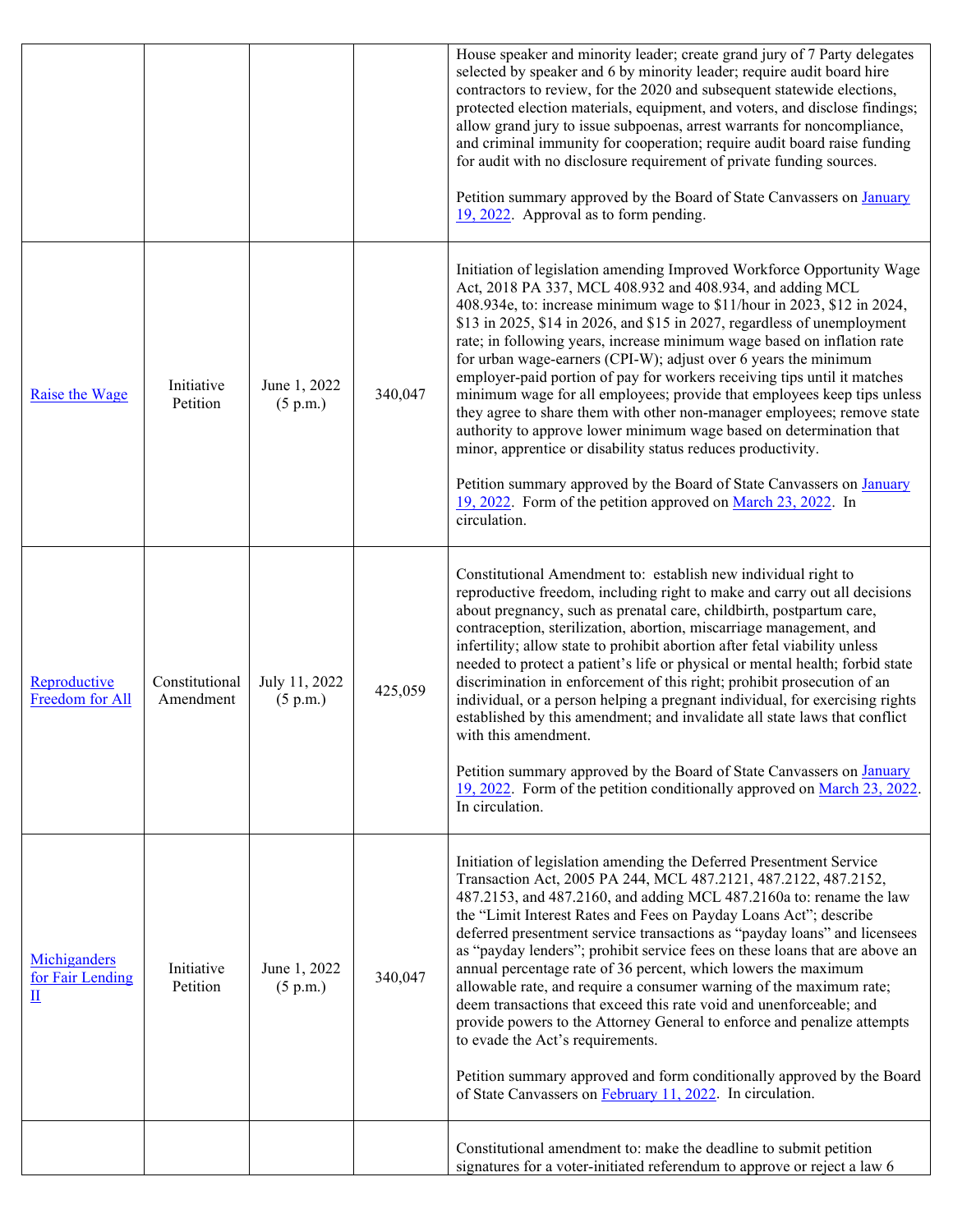| <b>MI</b> Right to<br>Vote A                              | Constitutional<br>Amendment | July 11, 2022<br>(5 p.m.) | 425,059 | months after its enactment, instead of 90 days after legislative session;<br>allow referendums on laws with funding appropriations; require that<br>petition signatures for voter-initiated laws and constitutional amendments<br>be counted, on a statewide basis, 60 days before election day, be<br>determined valid if gathered within 2 years of filing, and be submitted 120<br>days before election day; eliminate legislature's power to approve voter-<br>initiated law; require voters or 3/4 vote of the legislature to reenact laws<br>rejected by referendums.<br>Petition summary approved and form conditionally approved by the Board<br>of State Canvassers on February 11, 2022. In circulation.                                                                                                                                                                                                                                 |
|-----------------------------------------------------------|-----------------------------|---------------------------|---------|----------------------------------------------------------------------------------------------------------------------------------------------------------------------------------------------------------------------------------------------------------------------------------------------------------------------------------------------------------------------------------------------------------------------------------------------------------------------------------------------------------------------------------------------------------------------------------------------------------------------------------------------------------------------------------------------------------------------------------------------------------------------------------------------------------------------------------------------------------------------------------------------------------------------------------------------------|
| <b>MI</b> Right to<br>Vote B                              | Constitutional<br>Amendment | July 11, 2022<br>(5 p.m.) | 425,059 | Constitutional amendment to: recognize fundamental right to vote; require<br>2 weekends of in-person absentee voting; require absentee-ballot drop<br>boxes; provide voters right to receive absentee-ballot applications without<br>requesting them; require absentee applications and ballots be postage<br>prepaid; provide voter right to verify identity with photo ID or signature;<br>allow officials to prepare for counting absentee ballots during the 7 days<br>before election day; prohibit laws imposing undue burden on voting, laws<br>banning donations to fund elections, laws requiring ID to vote absentee or<br>social-security number to register, laws allowing recording of voters, and<br>laws discriminating against election challengers; require legislature fund<br>elections.<br>Petition summary approved and form conditionally approved by the Board<br>of State Canvassers on February 11, 2022. In circulation. |
| Promote the<br><b>Vote 2022</b>                           | Constitutional<br>Amendment | July 11, 2022<br>(5 p.m.) | 425,059 | Constitutional amendment to: recognize fundamental right to vote without<br>harassing conduct; require military or overseas ballots be counted if<br>postmarked by election day; provide voter right to verify identity with<br>photo ID or signed statement; provide voter right to single application to<br>vote absentee in all elections; require state-funded postage for absentee<br>applications and ballots; require state-funded absentee-ballot drop boxes;<br>provide that only election officials may conduct post-election audits;<br>require 9 days of early in-person voting; allow donations to fund elections,<br>which must be disclosed; require canvass boards to certify election results<br>based only on the official records of votes cast.<br>Petition summary approved and form conditionally approved by the Board<br>of State Canvassers on February 11, 2022.                                                         |
| Michigan<br><b>Initiative for</b><br>Community<br>Healing | Initiative<br>Petition      | June 1, 2022<br>(5 p.m.)  | 340,047 | Initiation of legislation amending the Public Health Code, 1978 PA 368,<br>MCL 333.7403, 333.7404, 333.7451, and adding MCL 333.7462, to:<br>reduce the maximum penalty for possessing non-prescribed drugs from<br>felony to misdemeanor; prohibit prosecution for minuscule amounts of<br>drugs found on paraphernalia; describe psychedelic plants and mushrooms<br>as natural plants and mushrooms; decriminalize production and use of<br>these plants and mushrooms; provide exemptions from penalties for sale,<br>provision, and supervising use of these plants and mushrooms for medical<br>and religious purposes.<br>Petition summary approved by the Board of State Canvassers on February<br>11, 2022. Form of the petition approved on March 23, 2022. In<br>circulation.                                                                                                                                                           |
| Voters for<br>Transparency<br>and Term Limits             | Constitutional<br>Amendment | July 11, 2022<br>(5 p.m.) | 425,059 | Constitutional amendment to: require members of legislature, governor,<br>lieutenant governor, secretary of state, and attorney general to file annual<br>public financial disclosure and transaction reports after 2023; require<br>legislature to enact laws with disclosure rules at least as stringent as those<br>required for members of Congress under federal law; replace current term                                                                                                                                                                                                                                                                                                                                                                                                                                                                                                                                                    |